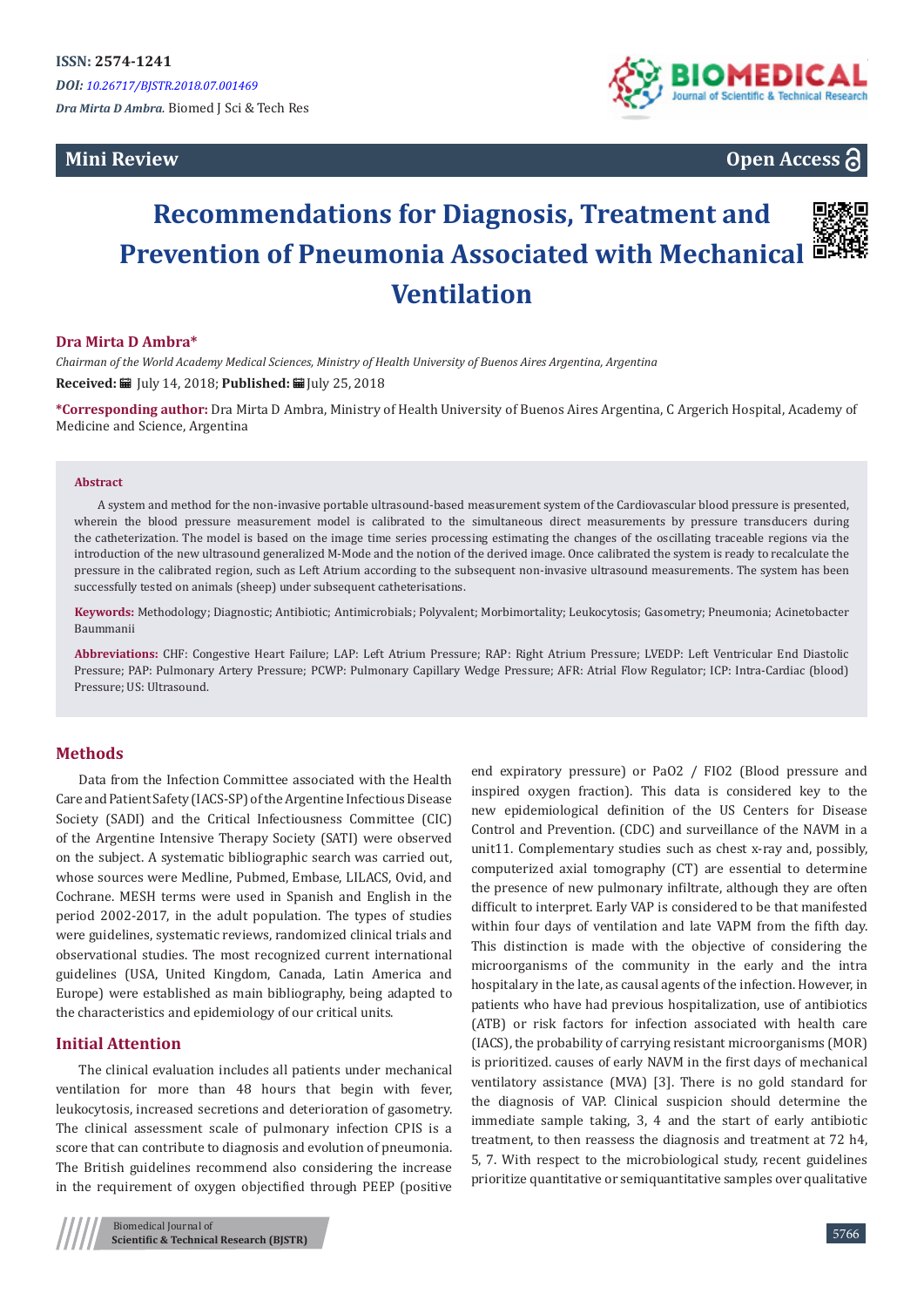ones and there are discrepancies in the revenue between the distal samples (broncho-alveolar lavage protected brush) and proximal samples, such as the tracheal aspirate. In our opinion, any type of sample (distal or proximal, quantitative or semi-quantitative) can be analyzed, prioritizing the one that is available at the time of suspicion of pneumonia. A significant count is considered to be 103 CFU/ml, with a protected brush, 104 CFU/ml in broncho-alveolar lavage Inadequate empirical therapy has an impact on mortality.

The early and adequate administration of antibiotics is indispensable, since this measure decreases mortality by approximately 22%, as has been demonstrated by Kumar. The empirical antibiotic scheme should be according to the local epidemiology, stratification by hospitalization days in critical units and hospital (early  $\leq 4$  days or late  $\geq 5$  days) and risk factors for MOR: use of antibiotics in the previous 90 days in rooms of high prevalence of resistance, more than 4 days of hospitalization or colonization by resistant germs such as carbapenemase producing enterobacteria, Acinetobacter Baummanii or Pseudomonas spp. In most of the critical units it is probable that, according to the local epidemiology, antibiotic treatment for late pneumonia with at least two drugs should be carried out. According to the 2016 VIHDA2 report, the main MOR producers of NAVM in 149 ICUs in the country were Pseudomonas Aeruginosa (23.3%), Staphylococcus Aureus (17.75%), Klebsiella Pneumoniae (15.9%) and Acinetobacter Baummani (14.1%). For the initial empiric treatment of early VAP, without risk factors for MOR, it is suggested to start treatment for community respiratory agents such as pneumococcus, Haemophilus influenzae, methicillin-sensitive Staphylococcus (SAMS) and Branhamella Catarrhalis using ampicillin-sulbactam (AMS), and that in our environment the pneumococcus continues to be sensitive to penicillin. For late VAM with risk factors for MOR, the antibiotics to be considered for Gram negative bacilli are ceftazidime, cefepime, imipenem, meropenem and beta-lactams/ β-lactamase inhibitors (B-IBL) such as piperacillin-tazobactam (PPTZ) and colistin, and for Gram positive cocci vancomycin, trimethoprim sulfamethoxazole (TMS) and linezolid. The indication of each of these ATBs will depend on the frequency of the different MORs in the ICU and their sensitivity profile.

#### **Directed treatment**

With respect to Pseudomonas aeruginosa, the use of ceftazidime and cefepime are safe and effective drugs; the addition of a second antibiotic does not seem to improve the evolution For Acinetobacter Baumannii, the sensitivity to sulbactam and carbapenem must be prioritized which are the treatments of choice when the culture so indicates. Monotherapy with colistin was effective for treatment.

Among the new antibiotics, b lactam antibiotics with lactamase inhibitors (ceftazidima-avibactam, ceftoloza tazobactam) are promising drugs to increase the antimicrobial spectrum against MOR. There are still studies to determine its effectiveness in VAP.

For the treatment of VAP by positive cocci, antibiotics of the smallest possible spectrum and with pulmonary penetration are advised. For methicillin-sensitive Staphylococcus aureus (SAMS), cefazolin is recommended and for vancomycin-resistant, linezolid or TMS. A recent study has shown some benefit from the use of TMS vs. vancomycin for NAVM due to methicillin-resistant Staphylococcus aureus (MRSA). Treatment for enterobacteria will depend on the presence of resistance mechanisms such as extended-spectrum beta-lactamases (ESBLs) or carbapenemases. For carbapenemaseproducing enterobacteria, biotherapy with meropenem is suggested if the MIC is less than or equal to 8 and another active drug such as colistin, amikacin, tiegciclina or fosfomycin18, 19. With respect to the form of administration, although the evidence stillot conclusive with respect to continuous infusion, in critical patients with serious infections and caused by MOR, the loading dose and prolonged or continuous administration should be considered. The duration of treatment still remains controversial.

In the multicenter randomized study of Chastre [3] there were no differences in mortality, days of mechanical ventilation, clinical failure or stay in critical units in patients with 8 days of antibiotic treatment, 15 days. In patients with prolonged treatments, more reinfections were observed by germs with greater resistance in a significant way. Based on this study, some guidelines recommend longertreatments for nonfermenting germs because of the risk of relapse (although the definition of relapse in this study is not very precise) and the probability of colonization persistence. In patients with prolonged treatments, more reinfections were observed by germs with greater resistance in a significant way. Based on this study, some guidelines recommend longer treatments for nonfermenting germs because of the risk of relapse (although the definition of relapse in this study is not very precise) and the probability of colonization persistence. Currently there are controversies regarding oral hygiene with chlorhexidine because of its possible association with an increase in non-significant mortality. In the studies with oral chlorhexidine, a decrease in the rates of VAP has been observed, but no reduction in days of MVA, hospitalization or mortality has been observed [4-6].

#### **Conclusion**

 Through this recommendation SADI-SATI intersociety adapted to the needs and epidemiology of our country, we intend to provide a useful tool to establish criteria for diagnosis, treatment and prevention of VAP whose ultimate goal is the use of appropriate antimicrobials and ensure a quality medical care.

#### **References**

- 1. [Komplas M \(2010\) Prevention of ventilator associated pneumonia.](https://www.ncbi.nlm.nih.gov/pubmed/20586564) [Expert Rev Anti Infect Ther 8\(7\): 791-800.](https://www.ncbi.nlm.nih.gov/pubmed/20586564)
- 2. [\(2017\) National Program for the Surveillance of Infections Associated](http://codeinep.org/wp-content/uploads/2017/11/Manual-de-VIGILANCIA-VIHDA-2015.pdf) [with Health Care \(VIHDA\). Annual report 2016. May 2017 ANLIS - INE.](http://codeinep.org/wp-content/uploads/2017/11/Manual-de-VIGILANCIA-VIHDA-2015.pdf)
- 3. [Torres A, Niederman MS, Chastre J, Ewig S, Fernandez Vandellos P, et al.](https://www.ncbi.nlm.nih.gov/pubmed/28890434) [\(2017\) International ERS / ESICM / ESCMID / ALAT Guidelines for the](https://www.ncbi.nlm.nih.gov/pubmed/28890434) [management of hospital acquired pneumonia and ventilator associated](https://www.ncbi.nlm.nih.gov/pubmed/28890434) [pneumonia. Eur Respir J 50\(3\): 1700582.](https://www.ncbi.nlm.nih.gov/pubmed/28890434)
- 4. [Kalil A, Metersky M, Klompas M, Muscedere J, Sweeney DA, et al. \(2016\)](https://www.ncbi.nlm.nih.gov/pubmed/27418577) [Management of adults with hospital-acquired and ventilator-associated](https://www.ncbi.nlm.nih.gov/pubmed/27418577) [pneumonia: 2016. Clinical Practice Guidelines by the Infectious Diseases](https://www.ncbi.nlm.nih.gov/pubmed/27418577) [Society of America and the American Thoracic Society. Clin Infect Dis](https://www.ncbi.nlm.nih.gov/pubmed/27418577) [63\(5\): 61-111.](https://www.ncbi.nlm.nih.gov/pubmed/27418577)
- 5. [Niederman M, Craven D, Bonten M \(2005\) Guidelines for the management](https://www.ncbi.nlm.nih.gov/pubmed/15699079) [of adults with hospital-acquires, ventilator-associated, and healthcare-](https://www.ncbi.nlm.nih.gov/pubmed/15699079)